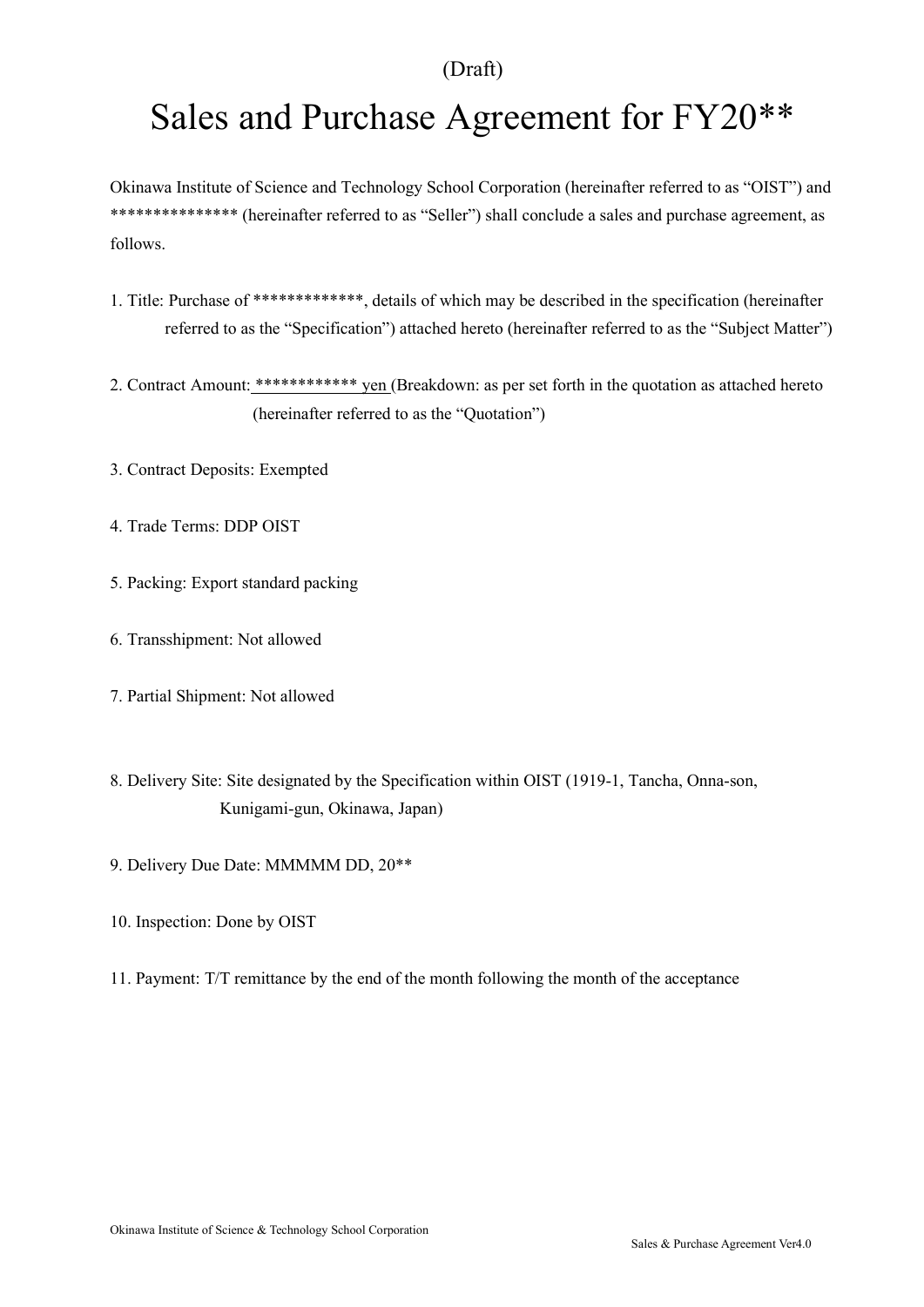In witness whereof, OIST and Seller have caused this Agreement to be executed in duplicate and each party shall retain one copy thereof.

 $\overline{a}$ 

 $\overline{a}$ 

MMMMM, DD, 20\*\*

OIST: 1919-1, Tancha, Onna-son, Kunigami-gun, Okinawa Okinawa Institute of Science and Technology School Corporation

Kenta Ogawa, Manager of Procurement & Supplies Section

Seller: \*\*\*\*\*\*\*\*\*\*\*\*\*\*\*\*\*\*\*\*\*\*\*\*\*\*\*\* \*\*\*\*\*\*\*\*\*\*\*\*\*\*\*\*\*\*\*\*\*\*\*\*\*\*\*\*

\*\*\*\*\*\*\*\*\*\*\*\*\*\*\*\*\*\*\*\*\*\*\*\*\*\*\*\*

\*\*\*\*\*\*\*\*\*\*\*\*\*\*\*\*\*\*\*\*

\*\*\*\*\*\*\*\*\*\*\*\*\*\*\*\*\*\*\*\*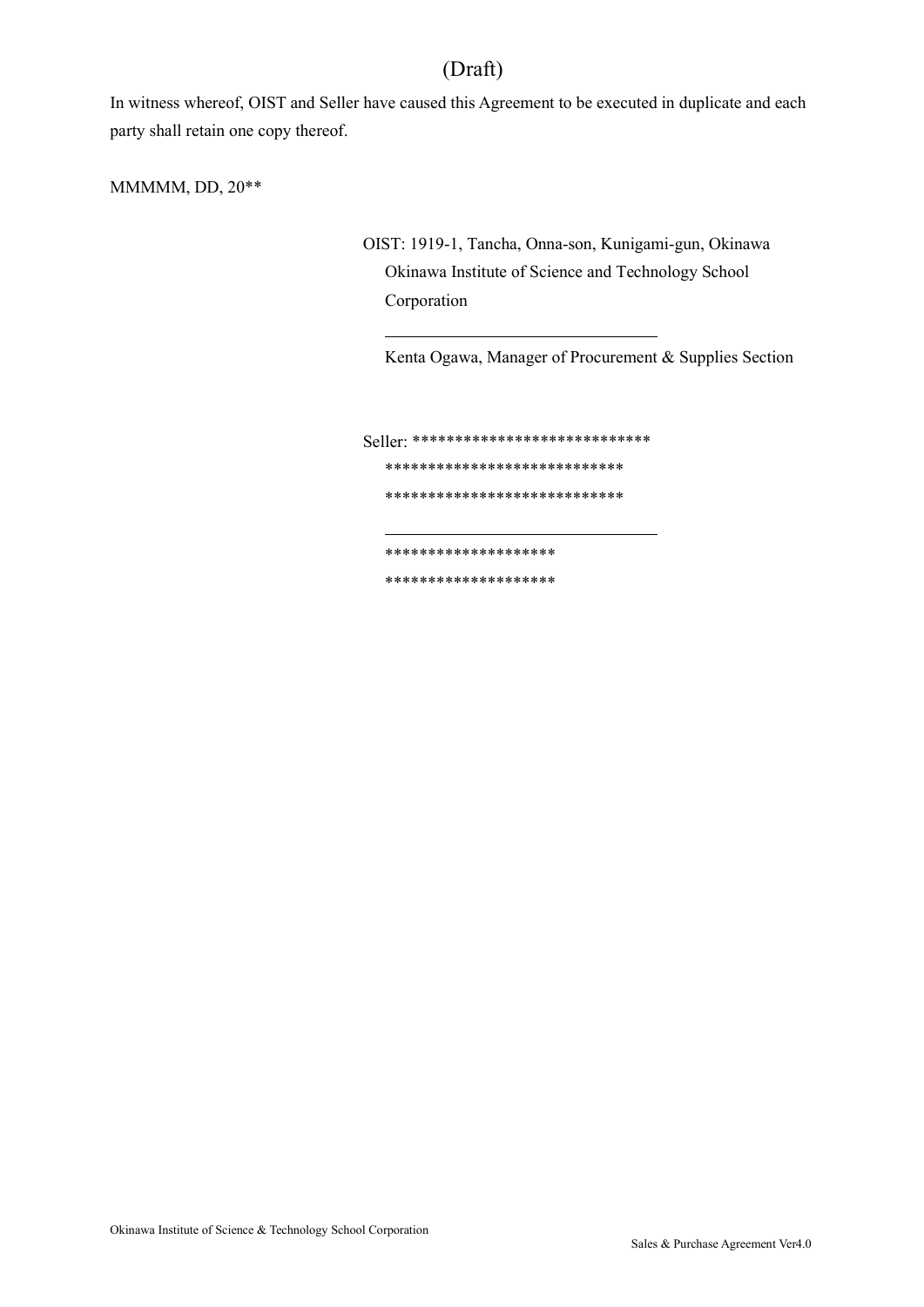(Purpose of Agreement)

- Article 1: Pursuant to the provisions of the terms and conditions of this Agreement, the Specification and related documents attached hereto and provided by OIST, and the Quotation (hereinafter referred to as the "Specifications, etc."), Seller shall sell, and OIST agrees to purchase the Subject Matter, for the Contract Amount set forth in the premises of this Agreement.
	- 2. Seller shall deliver the Subject Matter by the designated Delivery Due Date to the designated Delivery Site, as stipulated in the cover page hereof.

(Documents to be submitted)

Article 2: Seller shall compile any necessary documents pursuant to the Specifications, etc., and submit such documents to OIST by the date designated by OIST for OIST's approval.

(Procedures required by public/governmental offices)

Article 3: Seller shall perform any necessary procedures required by public/governmental offices, etc. (if any), for performance of this Agreement at its own cost.

(Use of patents, etc.)

Article 4: Seller shall take full responsibility for the clearing rights (such as acquisition of license) of any patent rights, copyrights (including rights under Sections 27 and 28 of the Copy Right Act of Japan), utility model rights, design rights, and any other intangible/intellectual property rights held by a third party in the course of execution and performance of this Agreement and for the purpose of OIST's exploitation of the Subject Matter, and shall defend, indemnify, and hold OIST harmless in this regard. Seller shall immediately notify OIST in writing if any claim made in connection with this Agreement by a third party.

#### (Confidentiality)

- Article 5: OIST and Seller shall (i) not disclose any non-public information (hereinafter referred to as the "Confidential Information") of the other party obtained in the course of execution and/or performance of this Agreement to any third party, and (ii) take all reasonable measures to maintain the confidentiality of all Confidential Information in its possession or control, which will in no event be less than the measures it uses to maintain the confidentiality of its own non-public information of similar importance. OIST and Seller shall not use such Confidential Information of the other party for purposes other than performing this Agreement. Provided the information which falls on any of the following items shall not be included as the Confidential Information:
	- (a) Information which the party who receives the Confidential Information (hereinafter referred to as the "Receiving Party") can prove that it was in the Receiving Party's possession at the time it was disclosed;
	- (b) Information which was in the public domain at the time it was disclosed;
	- (c) Information which entered the public domain subsequent to the time it was disclosed to the Receiving Party through no intent, fault or breach of this Agreement of the Receiving Party;
	- (d) Information which was rightfully acquired by the Receiving Party thorough a third party without obligation of confidentiality;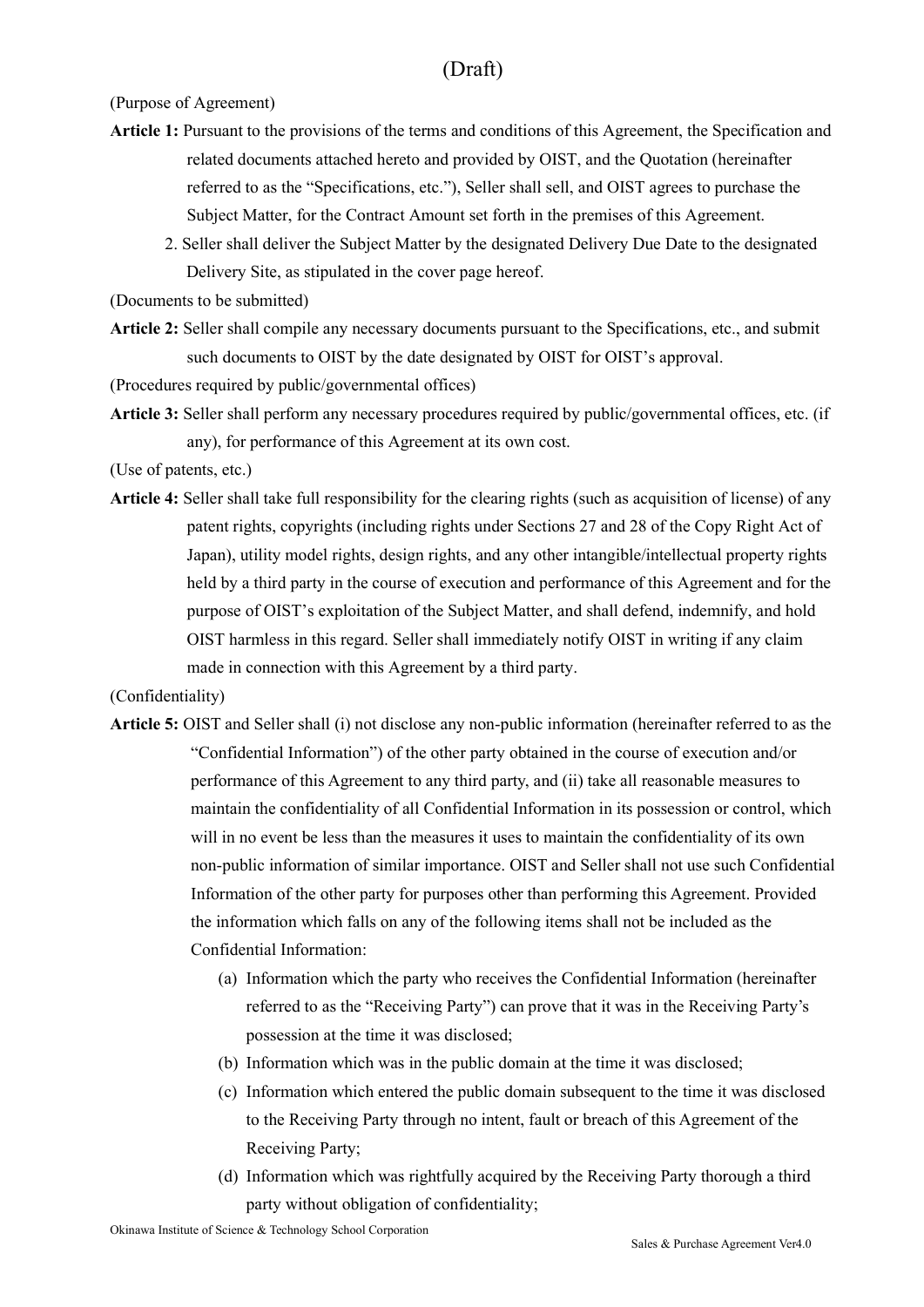- (e) Information which was developed by the Receiving Party independently without access to any Confidential Information disclosed to the Receiving Party;
- (f) Information which was agreed with the other party who discloses the Confidential Information (hereinafter referred to as the "Disclosing Party"), in writing, of publication or disclosure of information; or
- (g) Information which is requested for disclosure by a valid order of a court or law; provided in such case the Receiving Party shall notify the Disclosing Party of such request.
- 2. The provisions of this article shall survive for five (5) years after the expiration of this Agreement.

(Investigation etc.)

- Article 6: OIST, as it deems necessary, may investigate, request the report of or demand the progress and the details of Seller's performance of obligations under this Agreement and/or the Seller's records, books, etc. related to its performance of obligations.(Changes in Specifications, etc.)
- Article 7: OIST may change the Specifications, etc. or suspend or cancel this Agreement until the completion of handover of the Subject Matter pursuant to Article 11.
	- 2. Upon changing the Specifications, etc. or suspending or cancelling this Agreement, OIST shall agree with Seller in writing, through discussion, on the Contract Amount, the Delivery Due Date, and other conditions stipulated herein.
	- 3. If Seller finds that it would be difficult to deliver the Subject Matter under conditions stipulated in the Specifications, etc., or if it is necessary for any other technical reasons, or if Seller has any question about the contents of the Specifications, etc., Seller shall promptly make proposals for changing the Specifications, etc. and discuss the matter with OIST.

(Changes in Contract Amount)

Article 8: If any conditions for determining the Contract Amount are changed due to any of the following reasons after the execution of this Agreement, OIST and Seller may agree to change the Contract Amount and other ancillary conditions:

(1) Establishment, revision, or abolishment of tax laws and other legislations and regulations;

(2) The Contract Amount has become significantly unreasonable in the light of socially accepted norms due to price changes, caused by major economic fluctuations and other reasons that cannot be attributable to Seller.

(3) Changes in the Specifications, etc., according to Article 7 Paragraph 1or Paragraph 3 thereof; or

(4) Implementation of a proposal based on the additional request of OIST has an impact on prices.

- 2. The parties agree that the changes of the Contract Amount stipulated in the preceding paragraph shall preferably be conducted collectively in writing, rather than individually, without changing the Contract Amount each time through consensus between both parties.
- 3. In the event in which the necessity to raise the Contract Amount arises pursuant to Paragraph 1 above, it may be raised to the extent permitted under OIST's budgetary measures.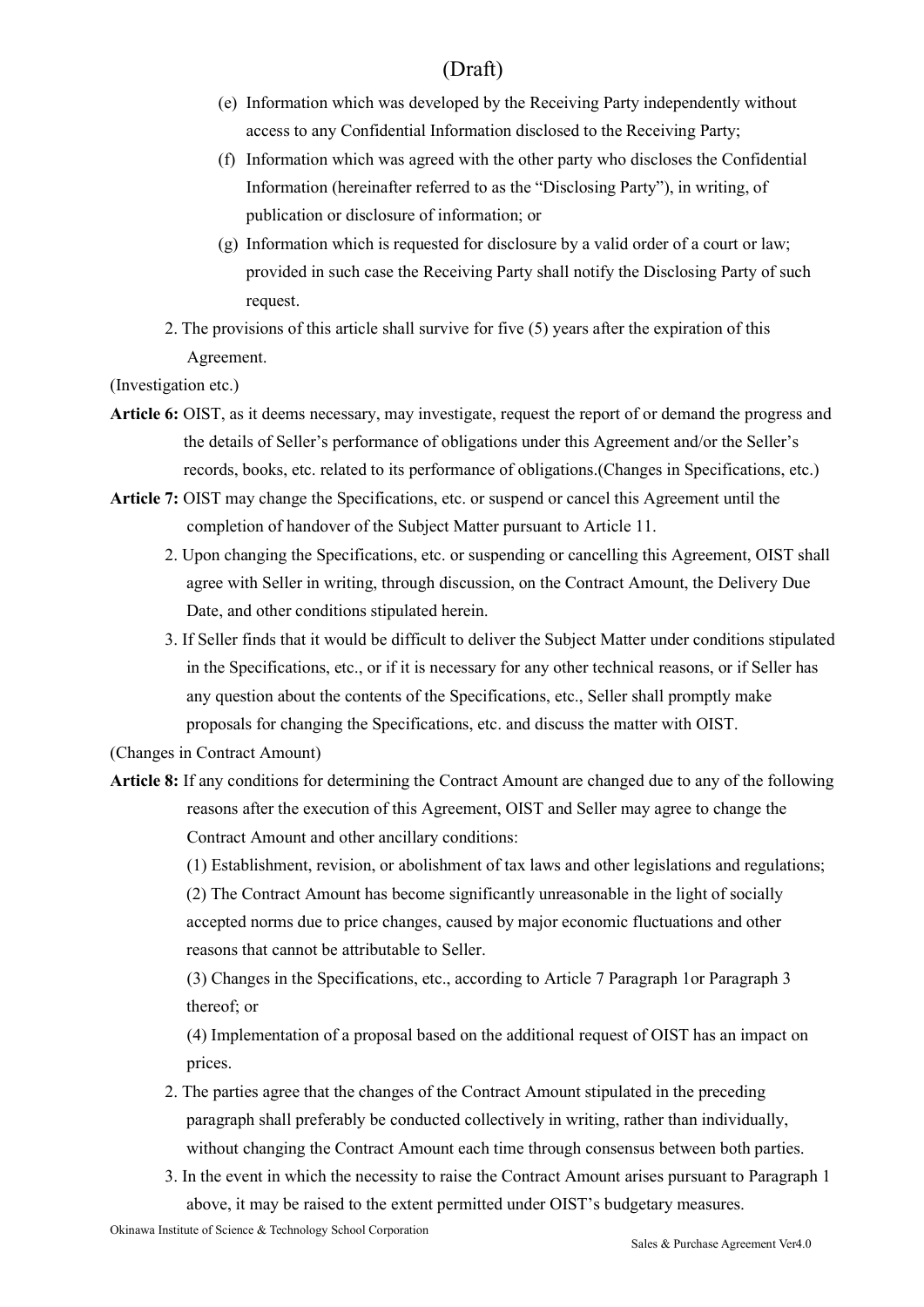(Submission of delivery slip, etc.)

Article 9: Seller shall submit a delivery slip and relevant documents designated by the Specifications etc. (hereinafter referred to as the "Delivery Slip, etc.") to OIST without delay upon delivery of the Subject Matter. Provided, if the multiple and partial deliveries are permitted by the Specification, etc. and related documents supplied by OIST, the Seller shall submit the Delivery Slip for each delivery without delay.

(Acceptance inspection)

- Article 10: Within ten (10) business days from the date of receipt of the Delivery Slip etc. in the preceding article, OIST shall undertake an acceptance inspection of the Subject Matter pursuant to this Agreement, the Specifications, etc. and regulations pertaining to inspections prescribed by OIST.
	- 2. The acceptance inspection stipulated in the preceding paragraph shall be attended by Seller. However, when Seller is not present at the inspection, OIST may still conduct the acceptance inspections alone and notify Seller of the results.
	- 3. Seller shall not enter any area of the OIST premises unnecessarily to perform the acceptance inspection described in the preceding paragraph or to perform other obligations stipulated in this Agreement, or accompany other unnecessary personnel to perform the obligations stipulated in this Agreement.

#### (Handover)

- Article 11: The handover of the Subject Matter shall be deemed to have been completed when Seller is informed that the Subject Matter has passed the acceptance inspection stipulated in the preceding article through attendance to the acceptance inspection or notification from OIST.
	- 2. Seller shall be liable for any damage, defects, etc. detected in the Subject Matter, i) prior to passing or during the acceptance inspection stipulated in the proceeding article; or ii) according to the applicable provisions of the Trade Terms, whichever comes earlier. Notwithstanding the foregoing, if the damage is attributable to OIST's intentional or grossly negligent acts, this does not apply.
	- 3. The property rights of the Subject Matter shall all vest in OIST at the completion of handover described in the preceding paragraph and Seller shall take the necessary procedures for the Subject Matter.

#### (Repairs)

- Article 12: If any defect is detected in all or part of the Subject Matter, as a result of the inspection stipulated in Article 10, Seller shall, at its own cost and responsibility, immediately repair or modify the Subject Matter, or deliver a replacement to OIST by the date designated by OIST (hereinafter referred to as the "Repairs, etc.").
	- 2. In the case of the Repairs, etc. stipulated in the preceding paragraph, the provisions of Articles 10, 11, 12 and 15 shall apply mutatis mutandis to the handover of the Subject Matter and the collection of the delay penalty, etc.

(Payment of the Contract Amount)

Okinawa Institute of Science & Technology School Corporation Article 13: Upon completion of the handover of the Subject Matter and if OIST agrees its necessity,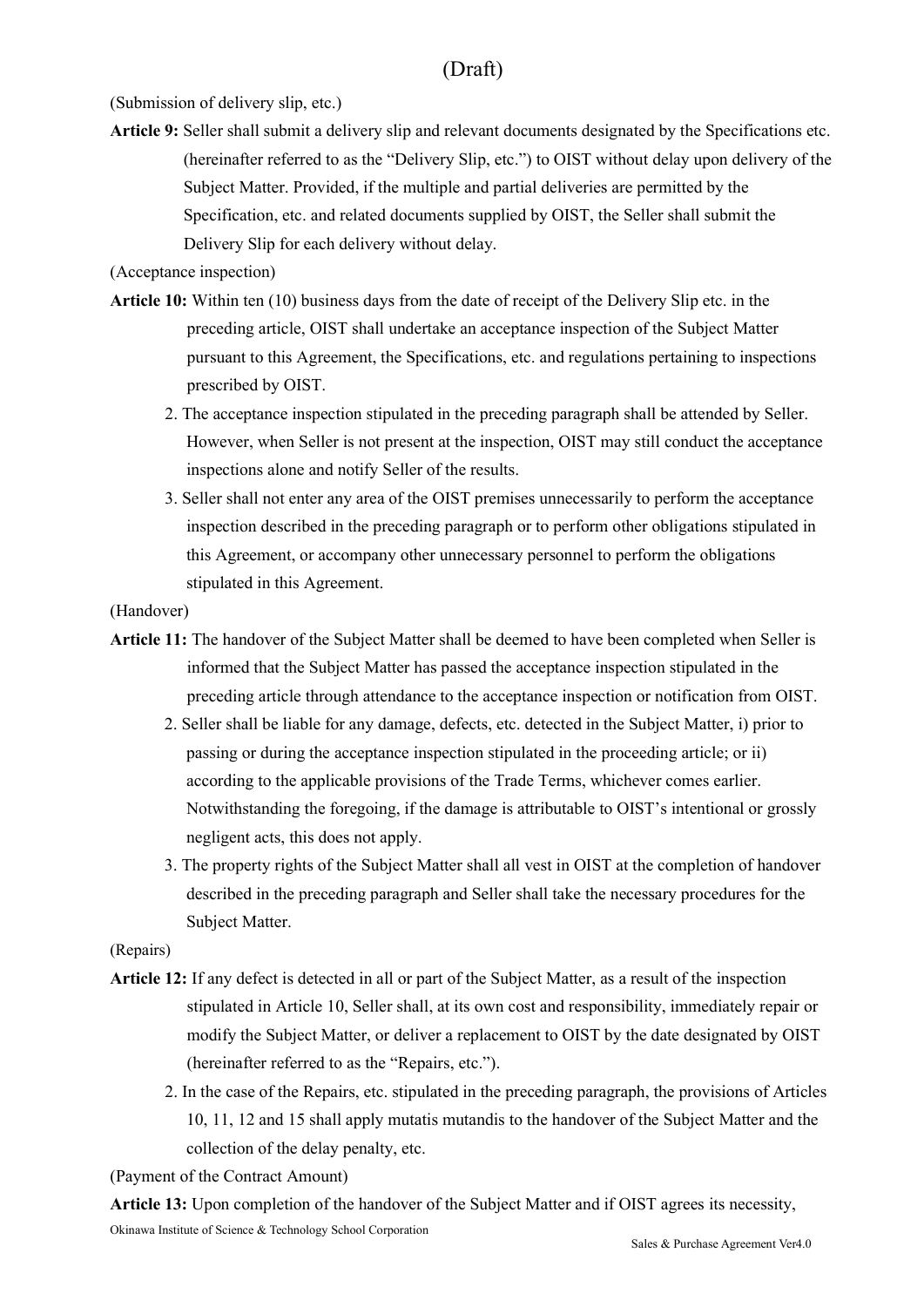within three (3) business days from the completion day of the handover, Seller shall ask OIST for payment of the Contract Amount, by submitting of the duly executed invoice.

- 2. After completion of the handover pursuant to Article 11, OIST shall pay the invoiced amount to Seller by the end of next month from the date on which OIST accepts the invoice prescribed in the preceding paragraph.
- 3. If OIST fails to pay the invoiced amount by the end of the period stipulated in the preceding paragraph, Seller may claim the penalty interest charge at the stipulated rate of in the Act on Prevention of Delay in Payment under Government Contracts, etc. (Act No.256 of 1949) for the amount in arrear for the number of days from the date following the end of the payment period until the date on which the payment is completed. However, if the failure of payment is due to any Act of God or other unavoidable circumstances, the period in which such circumstances exists shall not be included in the period of payment delay.

#### (Setoff)

Article 14: In the event OIST is entitled to any damage compensations from Seller or has any other credits to Seller, even if they are not payable yet, OIST may set off its payment amount pursuant to this Agreement or other agreements and any other monetary debts to Seller against those credits.

(Extension of Delivery Due Date and delay penalty)

- Article 15: When Seller is unable to complete the handover of the Subject Matter by the end of the Delivery Due Date stipulated herein due to any Act of God or other causes not attributable to Seller, Seller may request OIST to extend the Delivery Due Date by presenting the reasons in detail. In this case, OIST may approve the request if it is deemed appropriate to OIST.
	- 2. In addition to the provision stipulated in the preceding paragraph, when Seller requests an extension of the Delivery Due Date, and when the delivery of the Subject Matter is expected to be available by a date deemed satisfactory by OIST, OIST may approve such request for extension at its own discretion.
	- 3. In the event the Subject Matter is not delivered by the Delivery Due Date stipulated herein, Seller shall pay to OIST a delay penalty equivalent to one thousandth (1/1000) of the Contract Amount per day from the day following the Delivery Due Date until the completion of the handover, unless approved pursuant to the provisions of the preceding two paragraphs.

(OIST's right of cancellation)

Article 16: If any of the following occurs, OIST may cancel all or part of this Agreement by providing Seller a written notice:

(1) Seller fails to perform all or part of this Agreement;

(2) Seller fails to follow OIST's instructions hereunder, interferes with OIST's business operations, or commits any fraudulent act;

(3) Application to commence Seller bankrupt, or any other similar proceedings has been filed with regard to, Seller's asset or Seller's credit standing has significantly deteriorated, or other causes have occurred to make OIST believe it to be difficult for Seller to accomplish the purpose of this Agreement, at OIST's sole discretion;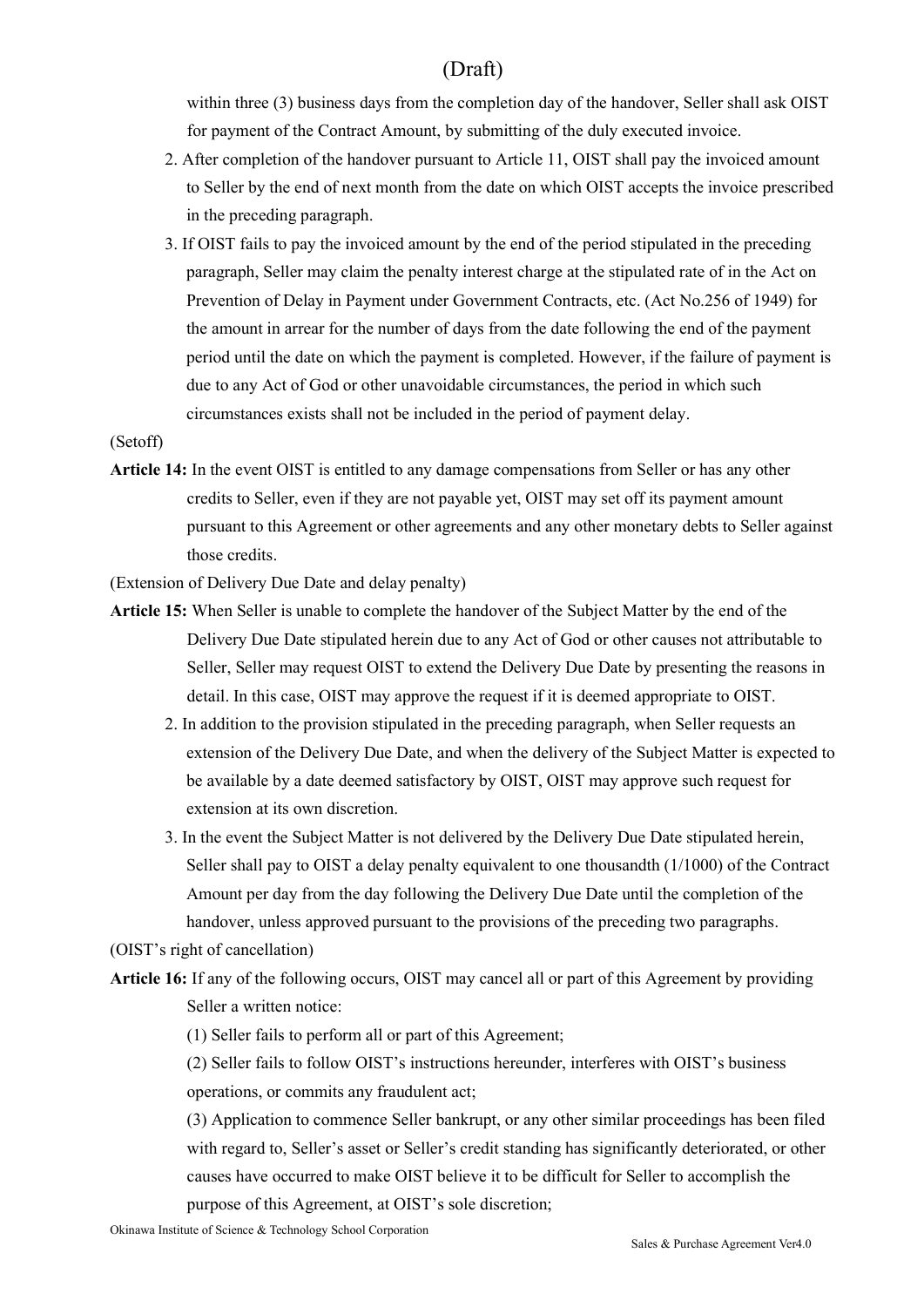(4) Due to Act of God or other causes that cannot be attributed to Seller, the delivery of the Subject Matter is deemed impossible, at OIST's sole discretion;

(5) Seller has requested cancellation of this Agreement for causes deemed reasonable to OIST; or

(6) Due to internal affairs of OIST. (However, OIST shall compensate, through consultation with Seller, for damages (other than the loss of profit which should have been gained) caused by such cancellation.).

(Seller's right of cancellation)

Article 17: In the event that OIST breached its obligations of this Agreement, Seller may inform OIST of the breach and set reasonable period for OIST to cure the breach, in writing. If such breach is not cured by the end of the reasonable period, Seller may terminate the whole or portion of this Agreement.

(Penalty)

Article 18: In the event this Agreement is cancelled due to the causes attributable to Seller, i.e., pursuant to the provisions of Item  $(1)$ ,  $(2)$ , or  $(3)$  of Article 16, OIST may charge Seller an amount equivalent to one tenth  $(1/10)$  of the Contract Amount as a penalty, in addition to actual damages to be compensated.

(Change of representative)

Article 19: In the event Seller has changed its representative or effected a sale of business, a merger or other significant operational matters, Seller shall promptly notify OIST of such changes.

(No commissioning to third party)

Article 20: Seller shall not commission all or part of the performance of this Agreement to any third party, without OIST's prior written approval. Any commission in violation thereof shall be null and void.

(No assignment of receivables)

Article 21: Without counterparty's prior written approval, OIST and Seller shall not assign any receivables and payables arising out of this Agreement to any third party, or have any third party succeed to them, or pledge or mortgage any properties manufactured or procured pursuant to this Agreement.

(Warranty for non-performance)

- Article 22: If the delivered Subject Matter does not conform with the Specifications or the contents of this Agreement (hereinafter referred to as "Unconformity"), OIST may request to Seller correction of the Subject Matter, delivery of a substitution of the Subject Matter or completion of the Subject Matter by receiving the missing or incomplete part(s) of the Specifications, by notifying Seller within one year from the time when OIST becomes aware of the Unconformity. However, the proviso in Paragraph 1 of Article 562 of the Japan Civil Code does not apply to this case.
	- 2. In the case described in Section 1 of this Article, notwithstanding Paragraph 1 of Article 563 of the Japan Civil Code, OIST may immediately request, without any previous notice, certain deduction from the Contract Amount to compensate the Unconformity.

Okinawa Institute of Science & Technology School Corporation 3. The remedy described in Section 2 of this Article shall not prevent OIST from exercising the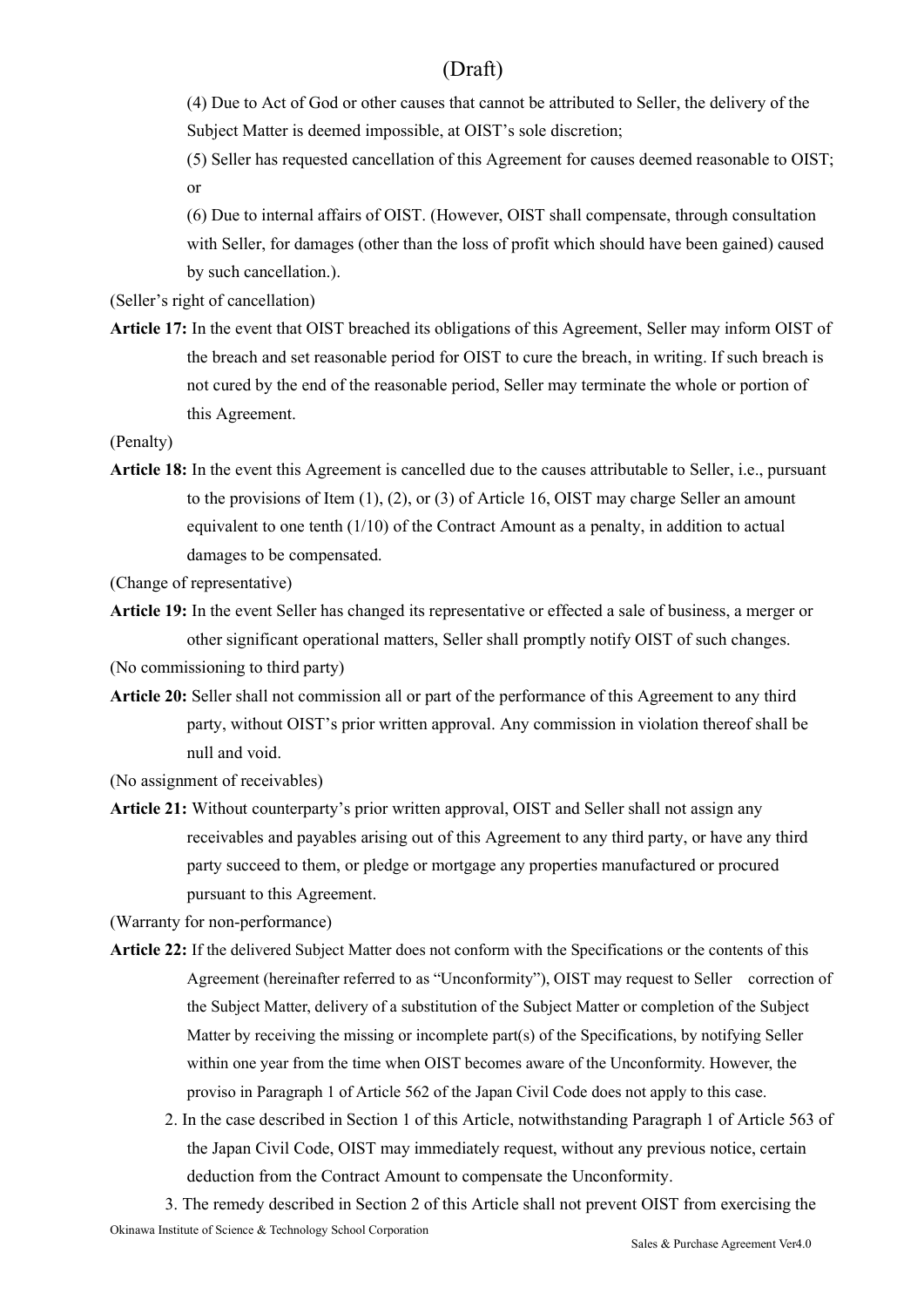right to request the delay penalty pursuant to Paragraph 3 of Article 15, the right of cancellation pursuant to Article 16, or the right to request the damage compensation pursuant to Article 23 of this Agreement.

- (Damage compensation)
- Article 23: Seller shall compensate for any damage suffered by OIST due to violation of this Agreement, unless the damage has been caused by the reasons attributable to OIST.
	- 2. Seller shall compensate for any damage suffered by OIST or any third party due to performance of this Agreement, unless the damage has been caused by the reasons attributable to OIST.
	- 3. Seller shall compensate for any damage caused by the Unconformity of the Subject Matter and suffered by OIST or any third party.
	- 4. If any conflict with a third party arises out of or in connection with performance of this Agreement, OIST and Seller shall cooperate with each other to solve the problem.

(Penalty for corruption such as bid-rigging)

Article 24: If any of the following applies with respect to this Agreement, Seller shall pay to OIST a penalty equivalent to one tenth (1/10) of the Contract Amount, no later than the date specified by OIST.

> (1) The Fair Trade Commission gives a cease and desist order or a payment order for a surcharge of the Act on Prohibition of Private Monopolization and Maintenance of Fair Trade (Act No.54 of 1947) (hereinafter referred to as the "Anti-Monopoly Act"), to Seller or any trade association Seller belongs to and such order of the said act becomes final and binding, due to or arising out of the violation by Seller of the Anti-Monopoly Act. However, this provision shall not apply to any act that does not cause monetary damages to OIST as a result of the violation by Seller of any of the provisions of Article 19 of the Anti-Monopoly Act, such as the Unfair Price Cutting set forth in Paragraph 6 of the Designation of Unfair Trade Practices (Fair Trade Commission Public Notice No. 15 of 1982) based upon the provision of Paragraph 9 of Article 2 of the Anti-Monopoly Act, as evidenced by Seller and approved by OIST.

(2) The Fair Trade Commission provides Seller with notice of its decision not to give a surcharge payment order as set forth in Paragraph 18 or Paragraph 21 of Article 7-2 of the Anti-Monopoly Act.

(3) Seller (or any of its officers or employees if Seller is a corporation) is confirmed guilty in accordance with Article 96-6 of the Penal Code (Act No.45 of 1907), or Paragraph 1 of Article 89 or Paragraph 1-1 of Article 95 of the Anti-Monopoly Act.

- 2. Nothing in the preceding paragraph shall preclude OIST from filing a claim for the excess amount of damage if the actual damage amount incurred by OIST exceeds the amount of the penalty.
- 3. If any of the provisions of Paragraph 1 applies with respect to this Agreement, Seller shall promptly submit to OIST any and all related documents regarding such disposition.

Okinawa Institute of Science & Technology School Corporation 4. If Seller fails to pay the penalty set forth in Paragraph 1 by the date specified by OIST, Seller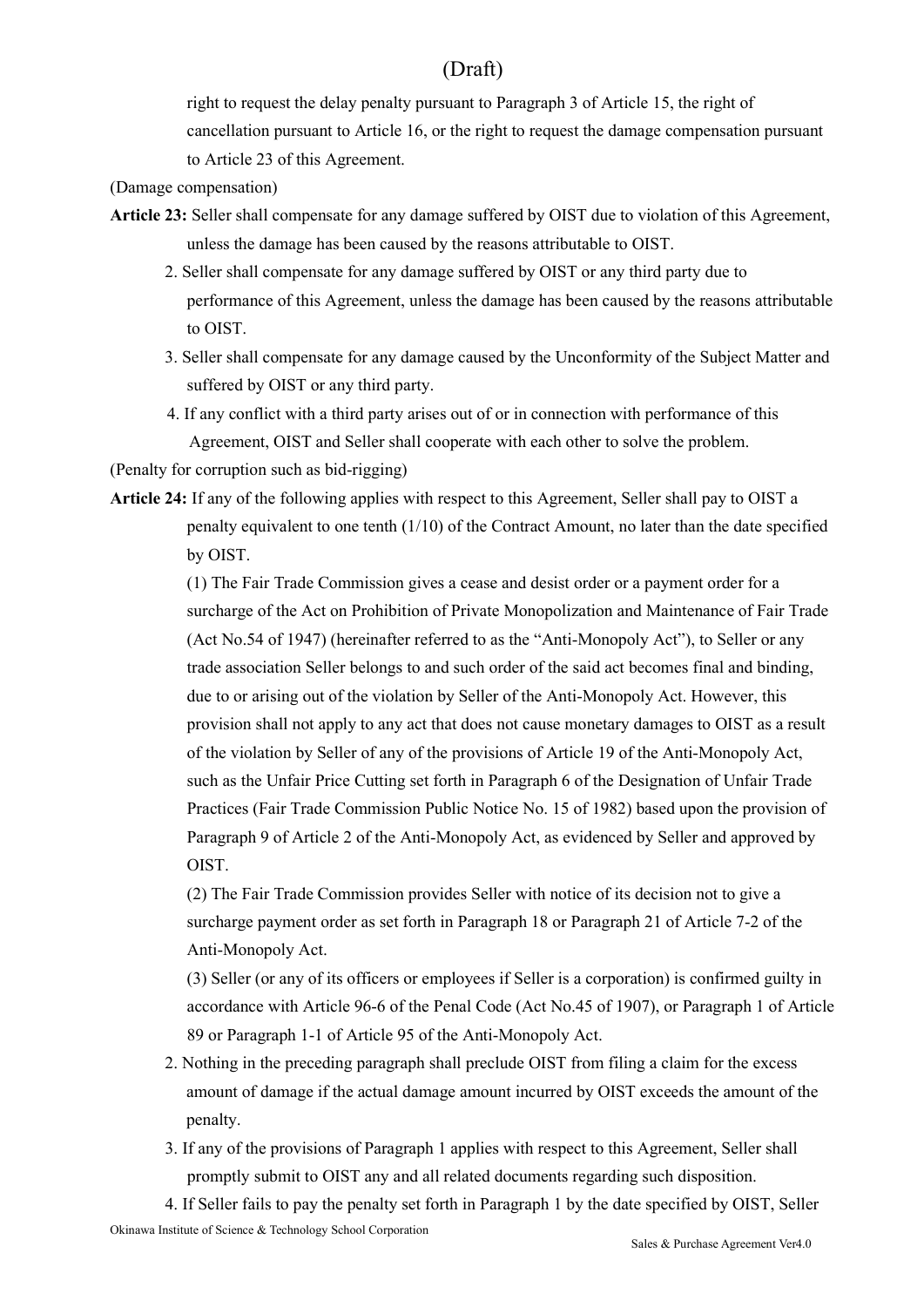shall pay to OIST penalty interest at the annual rate of five percent (5.0%) for the amount in arrear for the number of days from the date following the due date until the date on which the payment is completed.

5. OIST may immediately cancel this Agreement without any notice if OIST files a claim against Seller for the penalty pursuant to any of the provisions of Paragraph 1.

(Elimination of Antisocial Forces)

Article 25: Seller represents and warrants the following to OIST:

(1) Seller and any of its officers and employees do not belong to, are not, and are not affiliated with, an organized crime group, a members of an organized crime group, a companies or a group related to an organized crime group, corporate extortionist and/or any other anti-social forces (hereinafter referred to as the "Antisocial Forces"), and/or they have never belonged to and/or affiliated with the Antisocial Forces;

(2) Seller and any of its officers and employees do not provide the Antisocial Forces with any investment, loans, funds or services, and/or they do not do any business of any kind with the Antisocial Forces;

(3) Seller and any of its officers and employees do not have a socially criticized relationship with the Antisocial Forces; and

(4) Seller and any of its officers and employees do not make abusive or unreasonable demands beyond legal liability against OIST, and do not slander the reputation or damage the credibility of OIST and interfere with the operations of OIST, whether on behalf of itself or via a third party.

- 2. Seller shall promptly notify OIST of the fact of violation by Seller of any of the provisions of the preceding paragraph, if any.
- 3. OIST may immediately cancel this Agreement without any notice if the violation by Seller of any of the provisions of the preceding paragraph is found to be true. Seller shall not be entitled to claim to OIST any damages, if any, caused by such cancellation hereunder.

(Protection of personal information)

- Article 26: Seller shall be responsible on duty to follow descriptions in the Paragraphs 2 through 11 in this Article, when Personal Information (Paragraph 2, Article 2 of the Act on the Protection of Personal Information Held by Incorporated Administrative Agencies etc.) included in the information provided from OIST for the execution of this Agreement or the acquired information through conducting this Agreement.
	- 2. Seller shall assign a responsible person, and properly protect the Personal Information provided from OIST for the execution of this Agreement or the Personal Information acquired through conducting this Agreement prescribed in the preceding paragraph (collectively hereinafter "Acquired Personal Information") under the supervision of the responsible person.
	- 3. Seller shall notify OIST the name and affiliation of the responsible person of the Acquired Personal Information by written document. This Seller's duty shall also be applied when change of the responsible person.

Okinawa Institute of Science & Technology School Corporation 4. Seller shall be responsible to have the responsible person of the Acquired Personal Information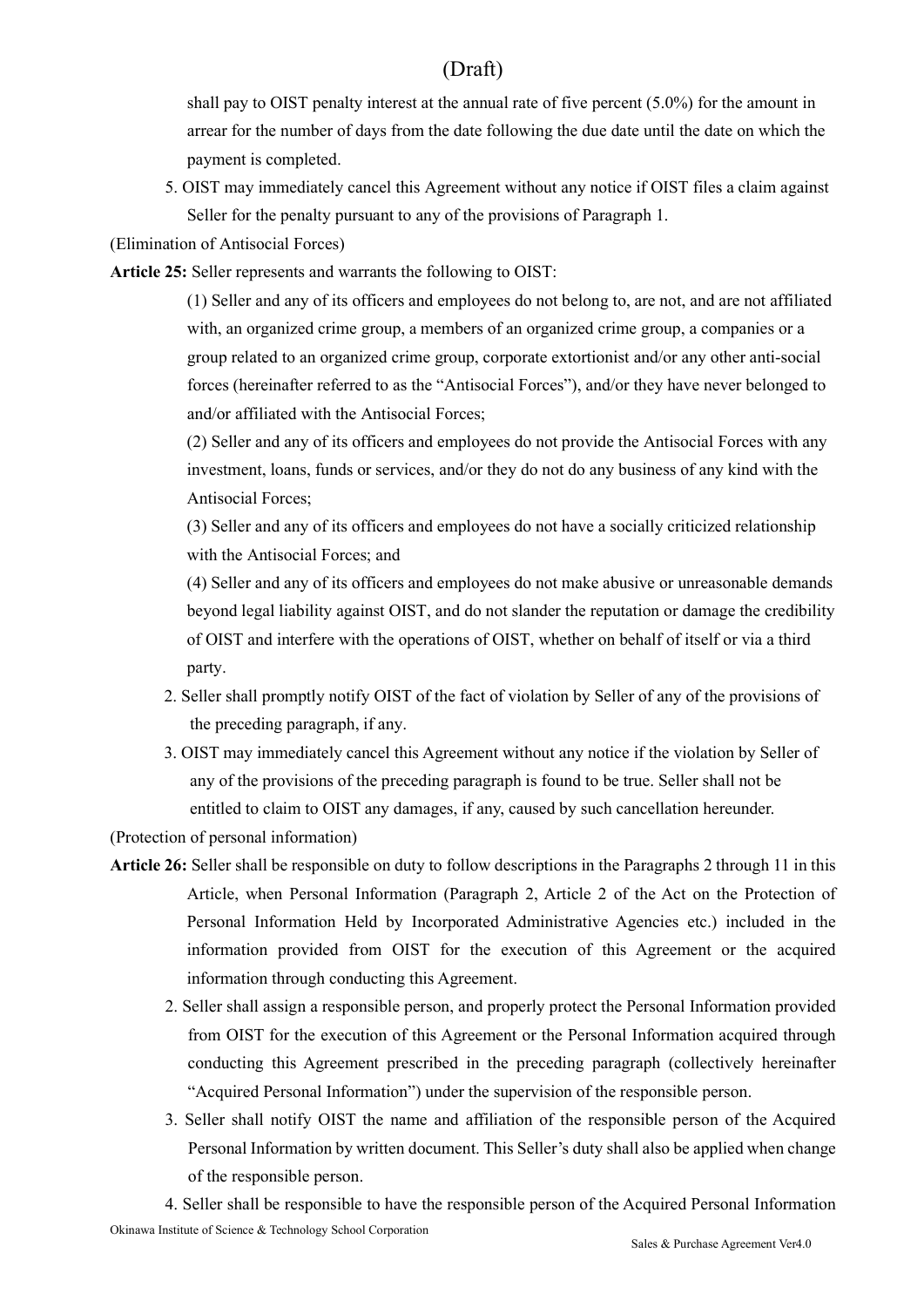to follow the descriptions in this Article and give proper educations for the persons conducting this Agreement to ensure necessary understanding and adherence.

- 5. Seller shall not make any actions as follows, excepting, legal necessity or preliminary approval from OIST by written document.
	- (1) Providing or sharing contents of the Acquired Personal Information to any of third parties (including the subcontractors when recommission).
	- (2) Any use, duplication, and manipulation of the Acquired Personal Information beyond the purpose of this Agreement.
- 6. Seller shall implement necessary measures for preventing divulgation, consumption and/or prejudicing of the Acquired Personal Information and other measures for the proper governance of the Acquired Personal Information.
- 7. When necessary, OIST may investigate at the office of the Seller regarding the proper governance of the Acquired Personal Information and prescribe the implementation of the necessary measures in the event of failure.
- 8. Seller shall inform the necessary matters for protection of the Acquired Personal Information to the persons conducting this Agreement, such as prohibition of sharing with other parties or using for the unjustifiable purpose during one's tenure and after, etc.
- 9. Seller shall return the Acquired Personal Information to OIST soon after completion of this Agreement or expiration of the Agreement, excepting separate prescription from OIST.
- 10. Seller shall report OIST when an incident arose in divulgation, consumption and/or prejudicing of the Acquired Personal Information or other violations related to this Article and shall follow the prescription from OIST.
- 11. The provisions of the Paragraph 5 shall survive after completion of this Agreement and/or expiration of the Agreement.

(Trade terms)

Article 27: The Trade Terms under this Agreement shall be governed and interpreted by the provision of the latest International Commercial Terms (INCOTERMS).

(Entire Agreement)

- Article 28: This Agreement constitutes the sole and entire agreement and understanding among the parties with respect to the Subject Matter hereof, and supersedes and replaces all prior discussions, agreements and understandings, oral or written, of any nature between them related to its Subject Matter. (Governing Law and Resolution of conflict arising out of Agreement)
- Article 29: This Agreement shall be governed by and construed in accordance with the laws of Japan, excepting the stipulation of Article 27. Stipulations in this Agreement shall be superior than the United Nations Convention on Contracts for the International Sale of Goods in case of conflict. In the case of any conflict between OIST and Seller concerning this Agreement, Naha District Court shall be designated as the court for the first instance having exclusive jurisdiction for such conflict.